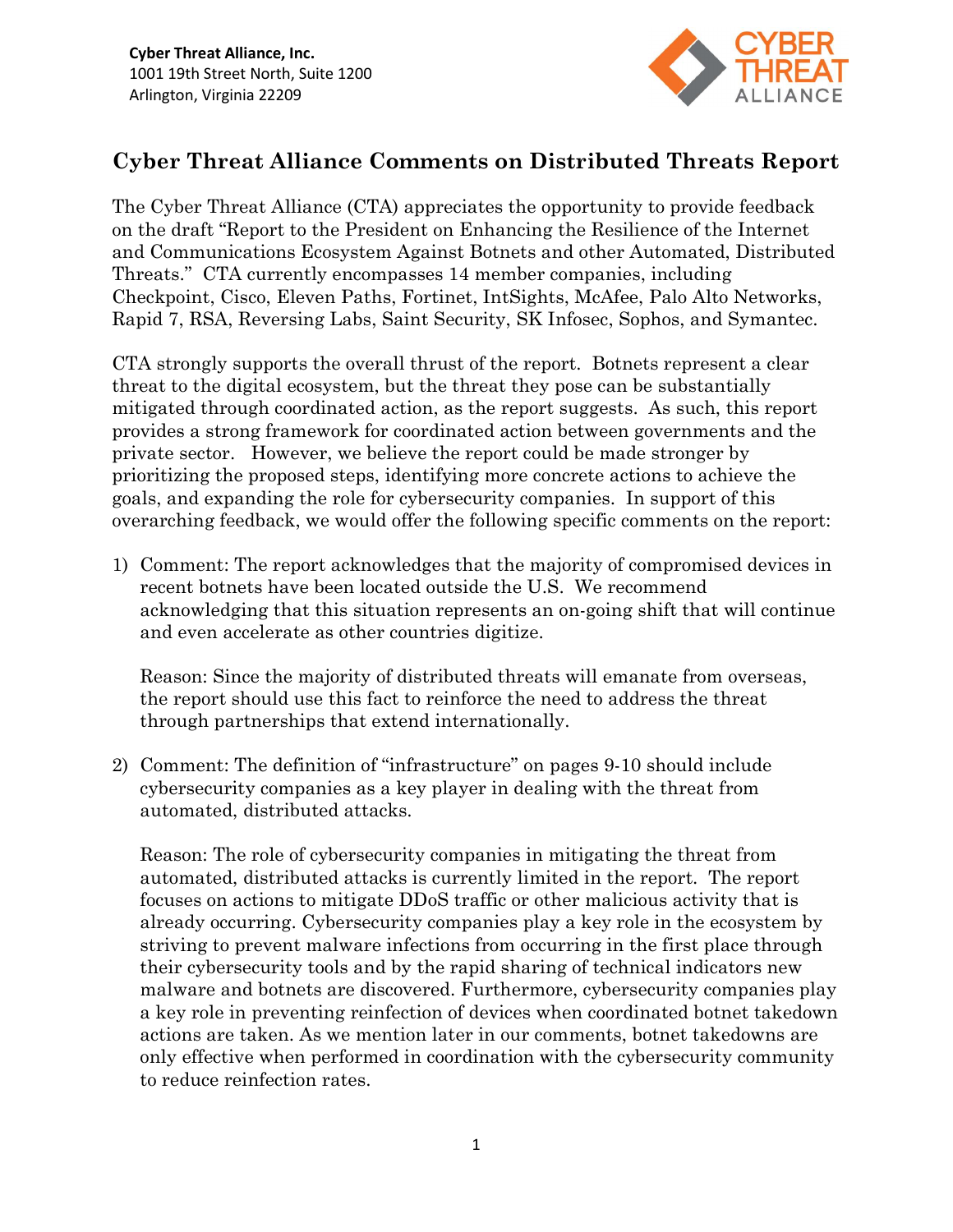

3) Comment: On page 14, the report argues that "Organizational procurement policies must ensure that security lifecycle issues figure prominently in procurement decisions, so insecure products are not added to the mix." CTA recommends that the last clause be reworded to read, "so that the most secure products available are favored or if insecure devices must be bought to meet mission requirements, compensating controls are put in place."

Reason: In many cases, "secure" products are not available in the marketplace, but the organization still has a mission need for those items. Therefore, procurement policies should require that if an insecure device must be bought, the acquiring organization must have a plan for managing or mitigating the risk that comes with that device.

4) Comment: The report should acknowledge that part of the reason distributed threats thrive is that the cost of the malicious activity is not borne by either the manufacturer nor the user of IOT devices. Therefore, effectively addressing the botnet threat will include creating incentives for these two groups to support increased cybersecurity on these devices.

Reason: Unlike previous botnet targets, neither the manufacturer nor the device owner suffers adverse consequences from botnet activity. For example, if a botnet hijacks an internet connected thermostat, the manufacturer does not typically lose business as a result, so it has no incentive to make future thermostats more secure. Similarly, the thermostat continues to work properly and effectively for the owner, so the owner has no incentive to address the issue. We will need to create incentives for manufacturers and owners to support increased security for these devices.

5) Comment: On page 17, the report states that the vast majority of home and small business owners are unaware of cybersecurity risks. CTA recommends that this sentence be reworded to read "The majority of home and small business owners do not fully understand the risks associated with all their connected devices or how to mitigate those risks."

Reason: As drafted the sentence probably overstates the public's lack of awareness. Almost everyone is aware that cybersecurity is a problem. Where the awareness breaks down is how the threat potentially affects an individual or small business directly. Therefore, we recommend re-wording the sentence to reflect where the lack of awareness actually consists of.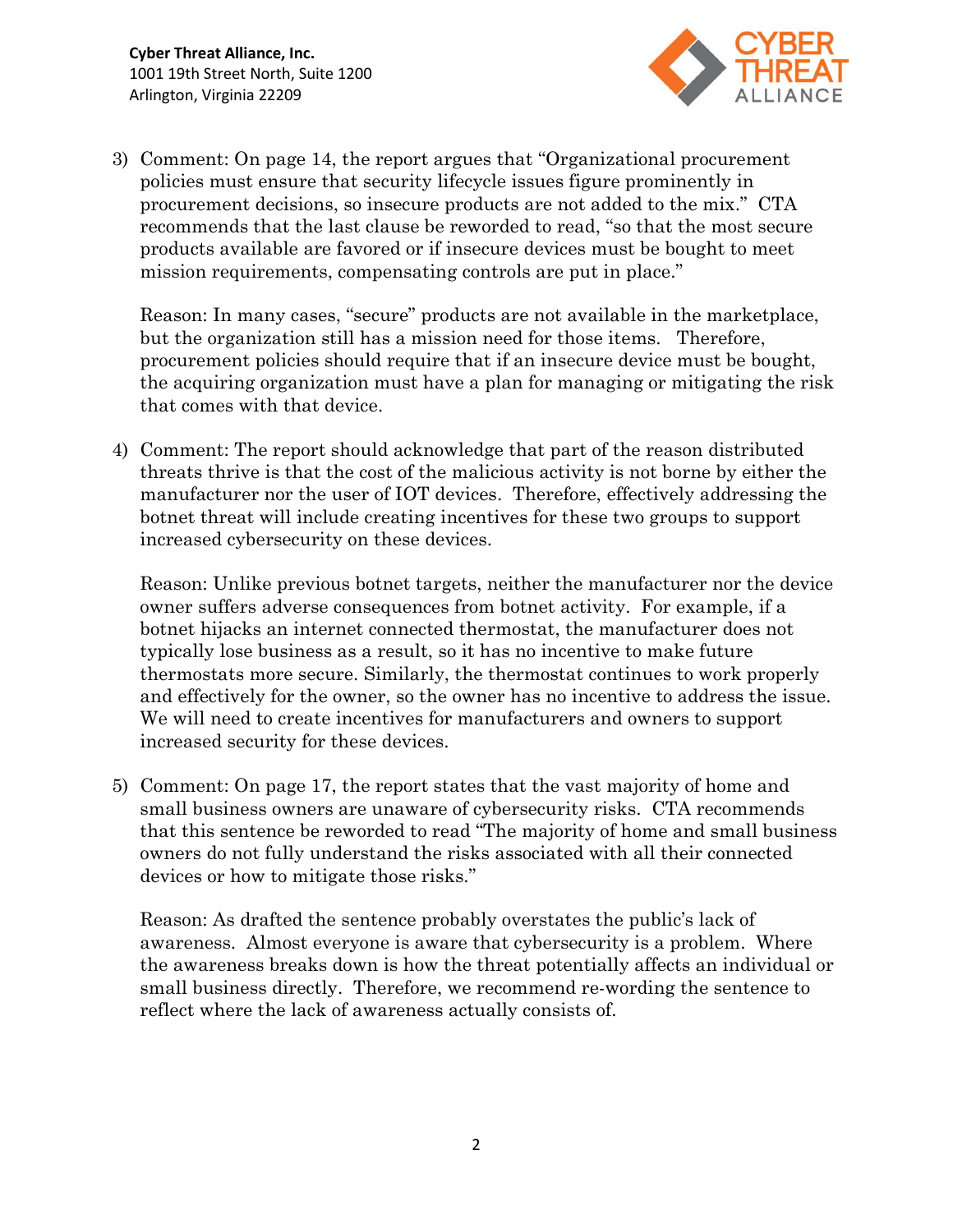

6) Comment: The report should prioritize the five goals and the subsequent actions should identify concrete recommendations and tasks to specific entities to achieve the goals.

Reason: CTA agrees with the goals and actions laid out in the report. However, the report lacks any explicit prioritization of the five goals. If the group's study identified any true linchpins among the actions and goals that would have an outsized effect on solving the identified problems, it would be useful to call attention to them and prioritize those actions. We understand that coordinated activity is required across all of the goals, but as currently written, it is unclear where efforts should be focused in the short-, mid-, and long-terms. From CTA's perspective, we believe that the following actions would provide the greatest benefits in the short-term and should be prioritized in the following order:

- Action 2.1 (with comments below incorporated)
- Action 2.2
- Action 4.1 (with comments below incorporated)
- Action 2.5
- Action 2.4 (with comments below incorporated)

Additionally, the actions as identified are clearly useful for achieving the goals. However, the draft report often leaves unclear what specific groups should be tasked or have ownership with ensuring that the actions are moving forward and making progress. The report would benefit from including recommendations for organizations to lead the actions and timelines for their implementation.

Alternatively, the report could acknowledge that prioritization, identification of leads, and establishing timelines would form the core of an implementation plan for the report's goals and actions.

7) Comment: The report makes several allusions to the role of information sharing in mitigating botnet threats and other malicious activity. While CTA certainly supports those assertions, the report should make clear that effective information sharing does not just mean sharing technical indicators, but also encompasses sharing information about threat context, business operations, best practices, threat awareness, vulnerabilities, etc. In addition, the type of information sharing an organization shares should reflect its overall business operations and not every organization needs to be sharing or trying to consume technical indicators. Whenever possible and reasonable, organizations should look for opportunities to encourage their cybersecurity providers to enable automated ingestion of indicators to speed up cybersecurity, or if they are able to consume technical indicators themselves, seek such automation internally. Throughout the report, the role of cybersecurity companies in information sharing, in coordination with ISPs and governments, should be emphasized.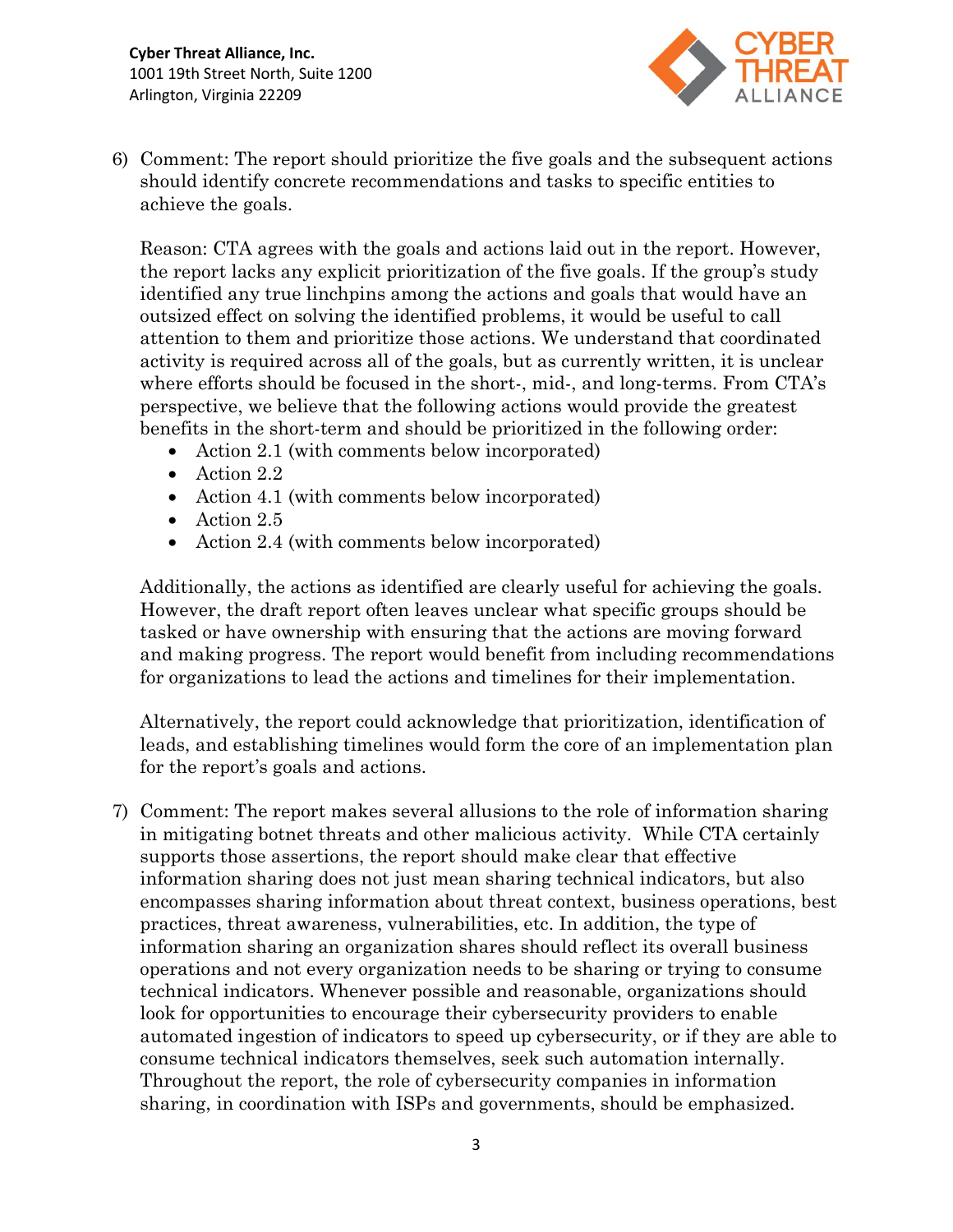

Reason: Most organizations have difficulty producing or consuming technical indicators for themselves (large banks are the exception, not the rule). Instead of trying to get every organization to produce or consume technical cybersecurity information, certain key players in the ecosystem need to be the focus of the technical indicator sharing, such as cybersecurity companies, telecommunications companies, such as the ISPs, and large IT service providers. Other organizations need to focus on sharing intelligence and information directly relevant to their business operations that helps the company make risk-informed cybersecurity decisions. We note that this line of thought already appears in the report in some places, such as on page 18 regarding how devices should be engineered with users' behavior (or lack of good security behavior) in mind and include processes to automatically update software.

## Examples:

- Page 12, first paragraph at top of page. Technical indicator information sharing should not necessarily be extended to "smaller, less well-funded, or niche players," but instead should focus on the cybersecurity companies and ISPs that provide services to those players and can act on their behalf. Smaller, less capable organizations need different information, more focused on the specific threats they face and the actions they need to take on their networks.
- Page 28, Action 2.1. This action should include cybers ecurity companies. For example, "Internet service providers and their peering partners, in coordination with cybersecurity companies, should…" Inclusion of cybersecurity companies in this action would accurately reflect the role these companies play in threat intelligence and development and distribution of technical indicators. Once these indicators are shared amongst cybersecurity companies and ISPs, these organizations can use them to protect their customers.
- 8) Comment: Action 4.1 should not be focused exclusively on sharing information with law enforcement and should expand to cover increasing information sharing with the network defense community, which includes cybersecurity companies and government Computer Security Incident Response Teams (CSIRTs) and Computer Emergency Response Teams (CERTs).

Reason: As written, the Action only takes into account the law enforcement equities in what can be done with the information that is shared regarding automated, distributed threats. While law enforcement actions are important for disrupting malicious cyber activity, they are not the only actions necessary to address distributed threats over the long-run. Cybersecurity companies and